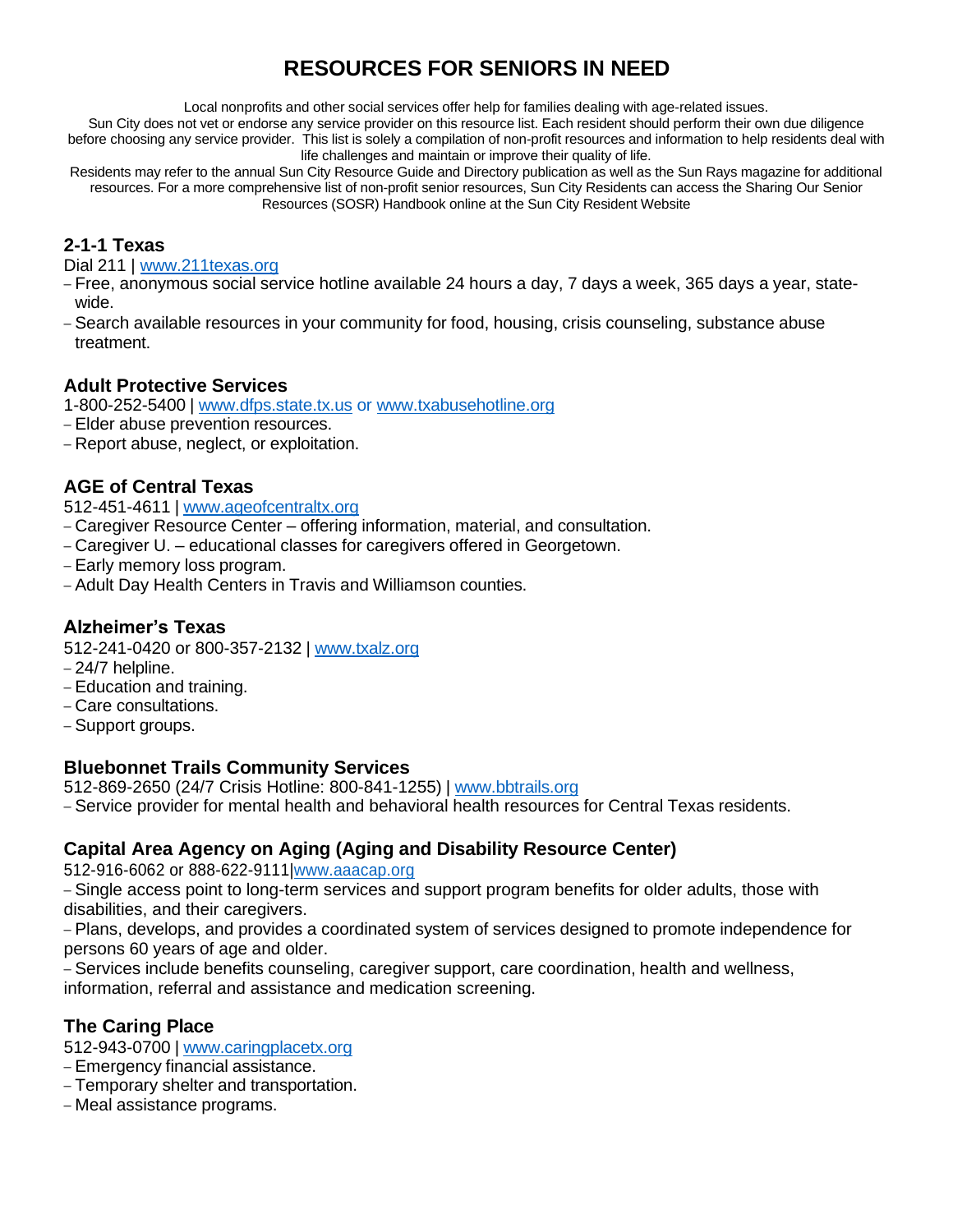## **Eldercare Locator**

800-677-1116 | [www.eldercare.acl.gov](http://www.eldercare.acl.gov/)

- Nationwide online service.
- Connects elders and their caregivers with trustworthy local support services.
- Public service of Administration on Aging.

### **Faith in Action Georgetown**

512-868-9544 | [www.faithinactiongt.org](http://www.faithinactiongt.org/)

– Free transportation for medical, dental, and personal care appointments, and grocery shopping (cannot transport wheelchairs).

– Care calling/home visits.

– Medical equipment closet.

#### **Family Eldercare**

512-450-0844 | [www.familyeldercare.org](http://www.familyeldercare.org/)

- In-home care.
- Caregiver support.
- In-home counseling.
- Service coordination.
- Money management.

### **GoGeo Paratransit**

#### 512-478-7433 | [www.gogeo.georgetown.org](http://www.gogeo.georgetown.org/)

- Capital Area Rural Transportation System (CARTS) is available to people with disabilities. Eligibility and screening for paratransit services is only available to people with disabilities. Eligibility and screening provided through a paper application (visit website for screening application)
- Curb-to-curb service from 7 a.m. to 7 p.m. Monday through Friday.
- Eligible riders pay \$2 per trip and are required to make reservation 24 hours in advance through the website or by calling above phone number.

#### **Hospice - Baylor, Scott & White**

#### (512) 509-7200 | [www.BaylorScottandWhite.com](http://www.baylorscottandwhite.com/)

Hospice care is for people who have a life expectancy of six months or less and have chosen to focus on comfort care and relief from pain and symptoms. Medicare and Medicaid certified agency, BSW typically covers 100% of services. Private insurances and veterans benefit plans may cover all or part of hospice as well. BSW Hospice often helps those in the community who are without insurance or have the inability to pay.

#### **Hospice Austin**

#### 800-445-3261 or 512-342-4700 |www.HospiceAustin.Org

Hospice Austin cares for patients who are no longer seeking aggressive or curative treatment, and who have a life-expectancy of six months or less. Hospice care focuses on physical comfort and addresses the patient's and family's emotional and spiritual needs as well. It pays for prescription medications related to the primary illness, provides medical equipment and supplies, sees patients in their homes, and can help with activities such as administering medications, bathing and dressing.

#### **Lone Star Circle of Care**

- 1-877-800-5722 | [www.lscctx.org](http://www.lscctx.org/)
- Medical services located in Georgetown.
- Dedicated senior care clinics.
- Accepts all patients regardless of insurance status or income.
- Low cost, high quality dental clinic in Georgetown. Call direct at 512-864-1445.